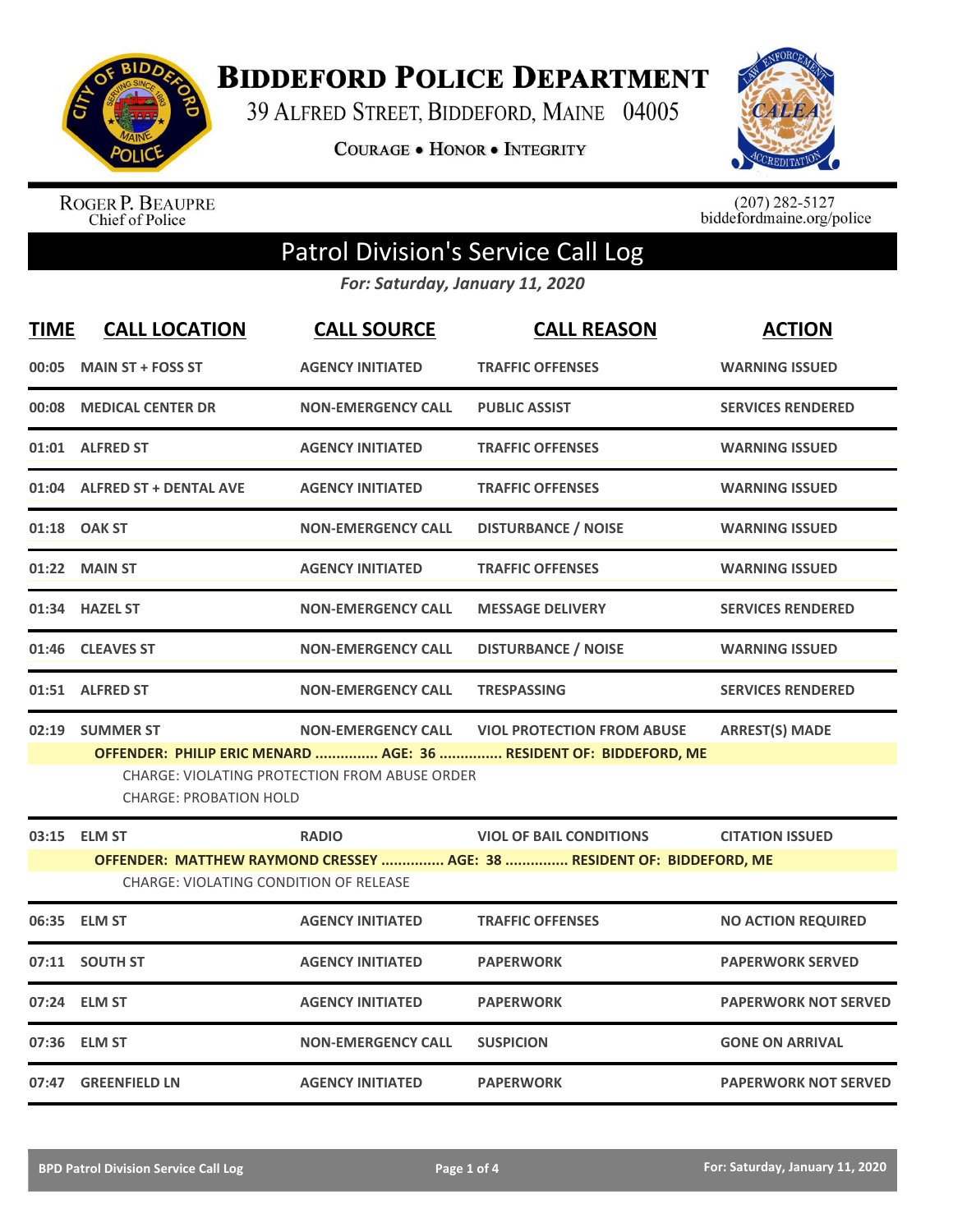| <b>TIME</b> | <b>CALL LOCATION</b>              | <b>CALL SOURCE</b>        | <b>CALL REASON</b>                                                   | <b>ACTION</b>             |
|-------------|-----------------------------------|---------------------------|----------------------------------------------------------------------|---------------------------|
|             | 07:52 ALFRED ST                   | <b>E-911 CALL</b>         | 911 MISUSE                                                           | <b>NO ACTION REQUIRED</b> |
|             | 08:01 ALFRED ST                   | <b>AGENCY INITIATED</b>   | <b>TRAFFIC OFFENSES</b>                                              | <b>WARNING ISSUED</b>     |
|             | 08:13 ELM ST                      | <b>AGENCY INITIATED</b>   | <b>TRAFFIC OFFENSES</b>                                              | <b>WARNING ISSUED</b>     |
|             | 08:26 EDWARDS AVE                 | <b>AGENCY INITIATED</b>   | <b>TRAFFIC OFFENSES</b>                                              | <b>VSAC ISSUED</b>        |
|             | 08:40 DECARY RD                   | <b>AGENCY INITIATED</b>   | <b>ANIMAL COMPLAINT</b>                                              | <b>WARNING ISSUED</b>     |
|             | 08:51 ALFRED ST                   | <b>AGENCY INITIATED</b>   | <b>TRAFFIC OFFENSES</b>                                              | <b>WARNING ISSUED</b>     |
|             | 09:01 ELM ST + GRAYS LN           | <b>AGENCY INITIATED</b>   | <b>TRAFFIC OFFENSES</b>                                              | <b>VSAC ISSUED</b>        |
|             | 09:15 ELM ST                      | <b>AGENCY INITIATED</b>   | <b>TRAFFIC OFFENSES</b>                                              | <b>WARNING ISSUED</b>     |
|             | 09:22 ELM ST                      | <b>AGENCY INITIATED</b>   | <b>TRAFFIC OFFENSES</b>                                              | <b>VSAC ISSUED</b>        |
|             | 09:39 FOSS ST                     | <b>AGENCY INITIATED</b>   | <b>ANIMAL COMPLAINT</b>                                              | <b>NEGATIVE CONTACT</b>   |
|             | 09:42 ELM ST                      | <b>AGENCY INITIATED</b>   | <b>TRAFFIC OFFENSES</b>                                              | <b>VSAC ISSUED</b>        |
|             | 09:48 GRANITE ST                  | <b>AGENCY INITIATED</b>   | <b>ANIMAL COMPLAINT</b>                                              | <b>NEGATIVE CONTACT</b>   |
|             | 09:52 SUMMER ST                   | <b>NON-EMERGENCY CALL</b> | <b>DOMESTIC COMPLAINTS</b>                                           | <b>REPORT TAKEN</b>       |
| 09:58       | <b>NEWTOWN RD</b>                 | <b>AGENCY INITIATED</b>   | <b>ANIMAL COMPLAINT</b>                                              | <b>NEGATIVE CONTACT</b>   |
|             | 10:05 ELM ST                      | <b>AGENCY INITIATED</b>   | <b>TRAFFIC OFFENSES</b>                                              | <b>WARNING ISSUED</b>     |
|             | 10:14 ELM ST                      | <b>NON-EMERGENCY CALL</b> | <b>DOMESTIC COMPLAINTS</b>                                           | <b>ARREST(S) MADE</b>     |
|             | CHARGE: DOMESTIC VIOLENCE ASSAULT |                           | OFFENDER: DEANNA MARGARET MORAN  AGE: 19  RESIDENT OF: BIDDEFORD, ME |                           |
|             | 10:14 SOUTH ST                    | <b>E-911 CALL</b>         | <b>DISTURBANCE / NOISE</b>                                           | <b>SERVICES RENDERED</b>  |
|             | 10:15 ALFRED ST                   | <b>AGENCY INITIATED</b>   | <b>TRAFFIC OFFENSES</b>                                              | <b>VSAC ISSUED</b>        |
|             | 10:31 CLEAVES ST                  | <b>AGENCY INITIATED</b>   | <b>ANIMAL COMPLAINT</b>                                              | <b>NEGATIVE CONTACT</b>   |
|             | 10:34 ELM ST                      | <b>AGENCY INITIATED</b>   | <b>TRAFFIC OFFENSES</b>                                              | <b>VSAC ISSUED</b>        |
|             | 10:37 SOUTH ST                    | <b>NON-EMERGENCY CALL</b> | <b>WARRANT ARREST</b>                                                | <b>NEGATIVE CONTACT</b>   |
|             | 10:59 ELM ST + WACO DR            | <b>AGENCY INITIATED</b>   | <b>TRAFFIC OFFENSES</b>                                              | <b>VSAC ISSUED</b>        |
|             | <b>11:03 RIVER RD</b>             | <b>AGENCY INITIATED</b>   | <b>ANIMAL COMPLAINT</b>                                              | <b>SERVICES RENDERED</b>  |
|             | 11:05 ELM ST                      | <b>WALK-IN AT STATION</b> | <b>HARASSMENT</b>                                                    | <b>REPORT TAKEN</b>       |
| 11:07       | <b>MEDICAL CENTER DR</b>          | <b>E-911 CALL</b>         | 911 MISUSE                                                           | <b>NO ACTION REQUIRED</b> |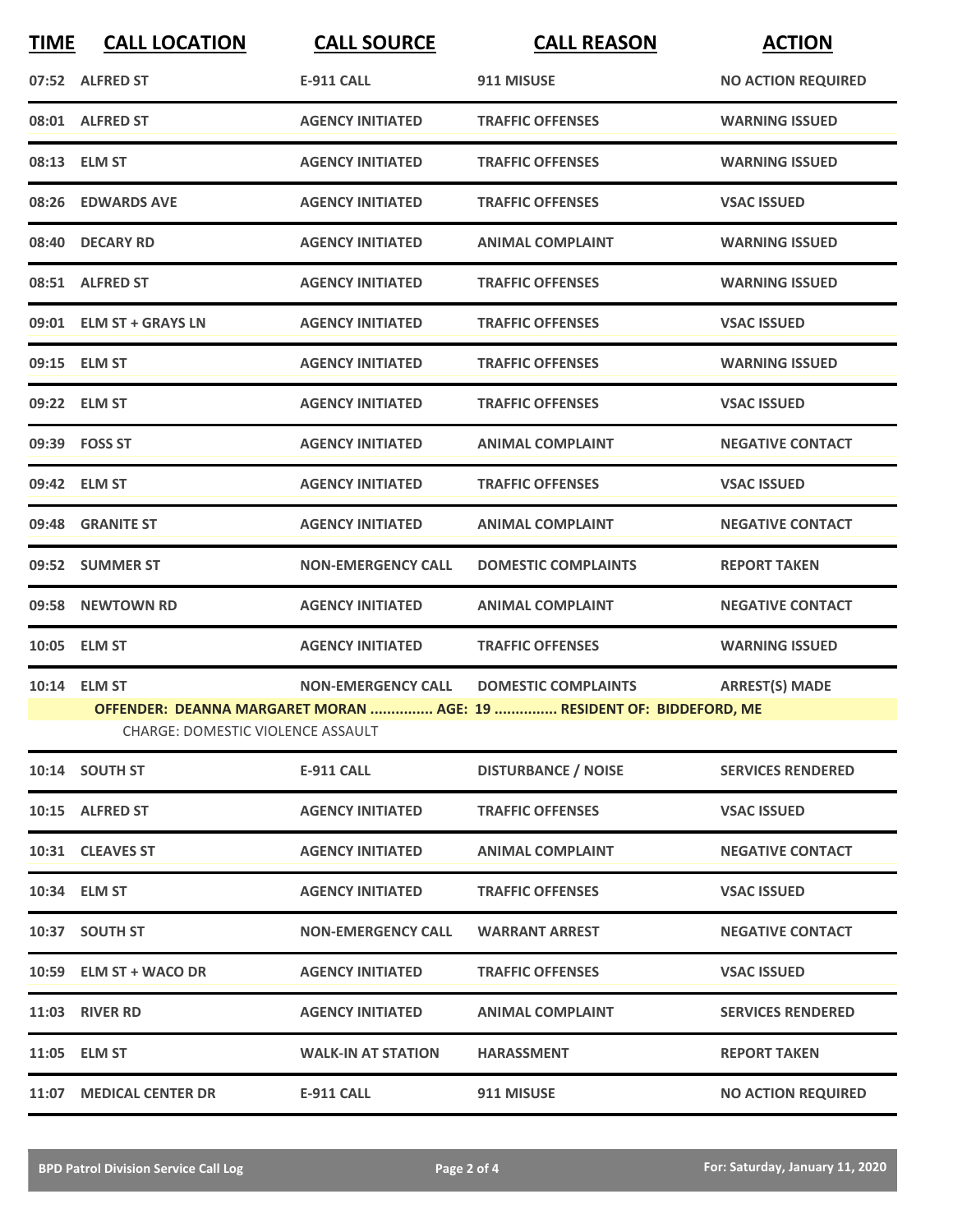## **TIME CALL LOCATION CALL SOURCE CALL REASON ACTION**

| 11:33 MAIN ST                                         |                                                                        | NON-EMERGENCY CALL VIOL OF BAIL CONDITIONS | <b>SERVICES RENDERED</b> |  |
|-------------------------------------------------------|------------------------------------------------------------------------|--------------------------------------------|--------------------------|--|
|                                                       | OFFENDER: MATTHEW RAYMOND CRESSEY  AGE: 38  RESIDENT OF: BIDDEFORD, ME |                                            |                          |  |
| CHARGE: ASSAULT                                       |                                                                        |                                            |                          |  |
| CHARGE: DISORDERLY CONDUCT, OFFENSIVE WORDS, GESTURES |                                                                        |                                            |                          |  |
|                                                       | CHARGE: VIOLATING CONDITION OF RELEASE                                 |                                            |                          |  |
|                                                       |                                                                        |                                            |                          |  |

| 12:18 ALFRED ST               | <b>NON-EMERGENCY CALL</b> | <b>COURT ORDERED CHECK IN</b>                                          | <b>SERVICES RENDERED</b>  |
|-------------------------------|---------------------------|------------------------------------------------------------------------|---------------------------|
| <b>13:10 MAIN ST</b>          | <b>NON-EMERGENCY CALL</b> | <b>PARKING COMPLAINT</b>                                               | <b>SERVICES RENDERED</b>  |
| 13:18 ALFRED ST               | <b>WALK-IN AT STATION</b> | <b>ALL OTHER</b>                                                       | <b>SERVICES RENDERED</b>  |
| 13:41 MAINE TPKE + ALFRED ST  | E-911 CALL                | 911 MISUSE                                                             | <b>NO ACTION REQUIRED</b> |
| 13:42 COLE RD                 | <b>NON-EMERGENCY CALL</b> | <b>SUSPICION</b>                                                       | <b>SERVICES RENDERED</b>  |
| 14:05 ALFRED ST               | <b>WALK-IN AT STATION</b> | <b>ALL OTHER</b>                                                       | <b>SERVICES RENDERED</b>  |
| 14:43 WEST ST                 | <b>AGENCY INITIATED</b>   | <b>TRAFFIC OFFENSES</b>                                                | <b>VSAC ISSUED</b>        |
| 15:03 GRAHAM ST + HAVEY AVE   | <b>AGENCY INITIATED</b>   | <b>TRAFFIC OFFENSES</b>                                                | <b>NO ACTION REQUIRED</b> |
| 15:03 GRAHAM ST + HAVEY AVE   | <b>AGENCY INITIATED</b>   | <b>TRAFFIC OFFENSES</b>                                                | <b>WARNING ISSUED</b>     |
| 15:03 POOL ST                 | <b>E-911 CALL</b>         | 911 MISUSE                                                             | <b>SERVICES RENDERED</b>  |
| 15:10 ELM ST                  | <b>NON-EMERGENCY CALL</b> | <b>SUSPICION</b>                                                       | <b>SERVICES RENDERED</b>  |
| 15:19 MAIN ST                 | <b>E-911 CALL</b>         | <b>OPERATING UNDER INFLUENCE</b>                                       | <b>ARREST(S) MADE</b>     |
| CHARGE: OUI (ALCOHOL)-NO TEST |                           | OFFENDER: CHRISTINE LAURA OUELLETTE  AGE: 53  RESIDENT OF: MIDVALE, UT |                           |
| 15:33 POOL ST                 | <b>AGENCY INITIATED</b>   | <b>TRAFFIC OFFENSES</b>                                                | <b>VSAC ISSUED</b>        |
| 15:38 PROSPECT ST             | <b>E-911 CALL</b>         | 911 MISUSE                                                             | <b>NEGATIVE CONTACT</b>   |
| 15:57 WEST ST + GRANITE ST    | <b>AGENCY INITIATED</b>   | <b>TRAFFIC OFFENSES</b>                                                | <b>WARNING ISSUED</b>     |
| 16:05 WEST ST + GERTRUDE AVE  | <b>AGENCY INITIATED</b>   | <b>TRAFFIC OFFENSES</b>                                                | <b>WARNING ISSUED</b>     |
| <b>16:16 WEST ST</b>          | <b>AGENCY INITIATED</b>   | <b>TRAFFIC OFFENSES</b>                                                | <b>WARNING ISSUED</b>     |
| 16:26 WEST ST + DEBBIE AVE    | <b>AGENCY INITIATED</b>   | <b>TRAFFIC OFFENSES</b>                                                | <b>WARNING ISSUED</b>     |
| 16:34 ELM ST                  | <b>E-911 CALL</b>         | 911 MISUSE                                                             | <b>NEGATIVE CONTACT</b>   |
| 16:34 GREENFIELD LN           | <b>AGENCY INITIATED</b>   | <b>PAPERWORK</b>                                                       | <b>NEGATIVE CONTACT</b>   |
| 16:41 HILL ST + HILLSIDE AVE  | <b>AGENCY INITIATED</b>   | <b>PEDESTRIAN CHECK</b>                                                | <b>WARNING ISSUED</b>     |
| 16:43 SUMMER ST               | <b>NON-EMERGENCY CALL</b> | <b>PUBLIC ASSIST</b>                                                   | <b>SERVICES RENDERED</b>  |